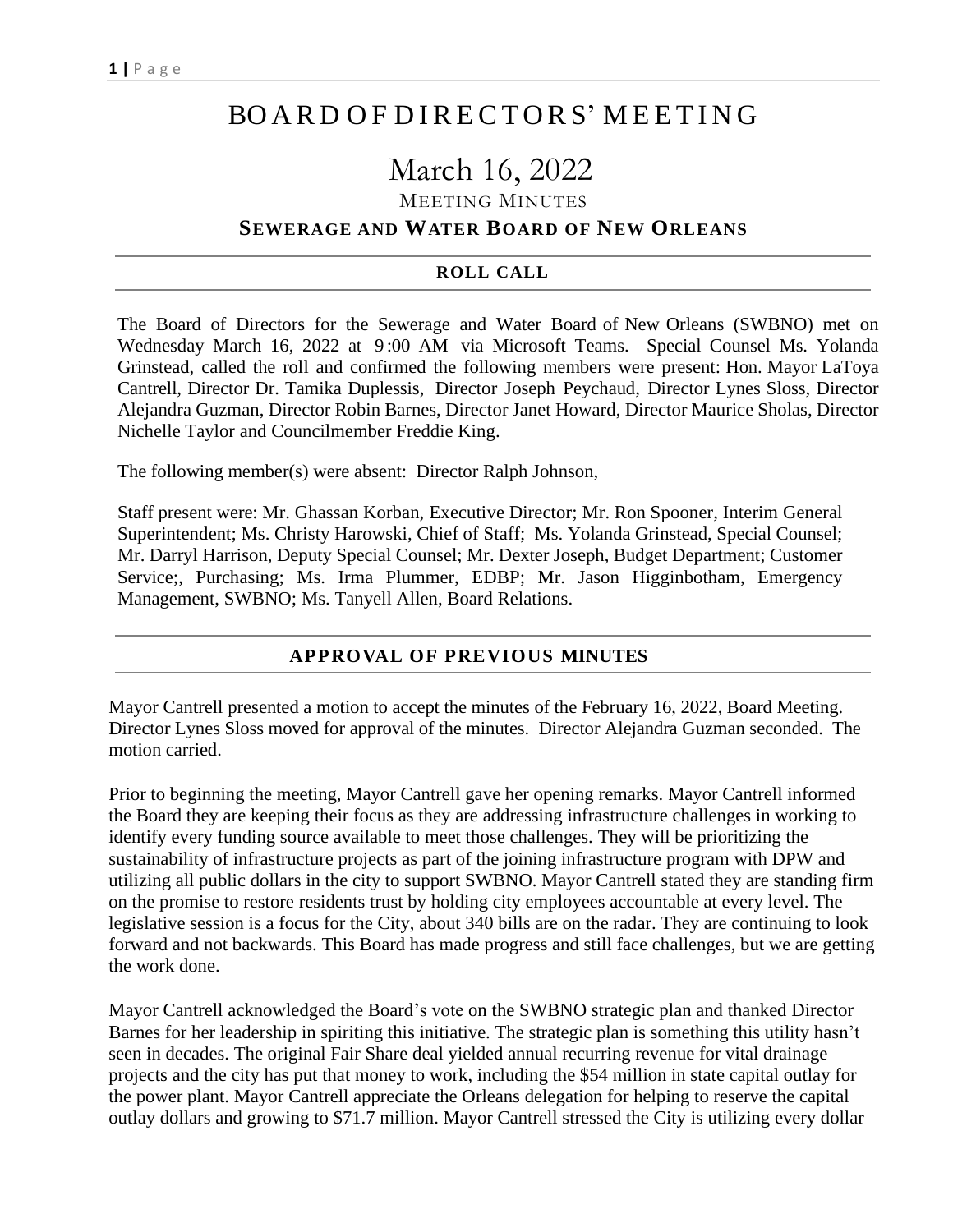at its disposal and leveraging it appropriately. Mayor Cantrell stated that this is invaluable to Orleans Parish residents and moving forward with long term improvements to the reliability of the greater powers for our power pumps. She stated the mission was known and will continue to focus on that mission.

# **REPORT OF THE EXECUTIVE DIRECTOR**

Executive Director Ghassan Korban presented a slide overview that focused on the following topics:

# **Strategic Plan**

- o Distributing printed copies to employees and key stakeholders
- o Developing an online dashboard for tracking implementation progress
- o Implementation Working Groups are meeting regularly to begin reporting progress

### **Customer Service Return to Delinquent Bill Payment and Shutoff Policies**

- o Surge in demand for Customer Service
- o Over 44,000 customer interactions in January
- o 4,983 new payment plans in 2022.

# **Challenges in Call Center and Field Staffing**

- o 36 of 60 positions filled in Meter Reading
- o 14 of 30 positions filled in the Call Center

#### **Stakeholder Engagement**

#### **Army Corps of Engineer Tour**

•March 11: Drainage Pump Station 6

#### **Infrastructure Advisory Board**

•March 10: Quarterly Meeting

#### **Bayou St. John Public Workshop**

•March 10: Green Infrastructure Project feedback from Community

# **Financial Stability**

Aged receivables have declined in each of the last four months decreasing by \$14.3m since last Fall. Steps are underway to hire a full-time employee within our Project Delivery Unit to focus on grant writing and pursue alternative sources of revenue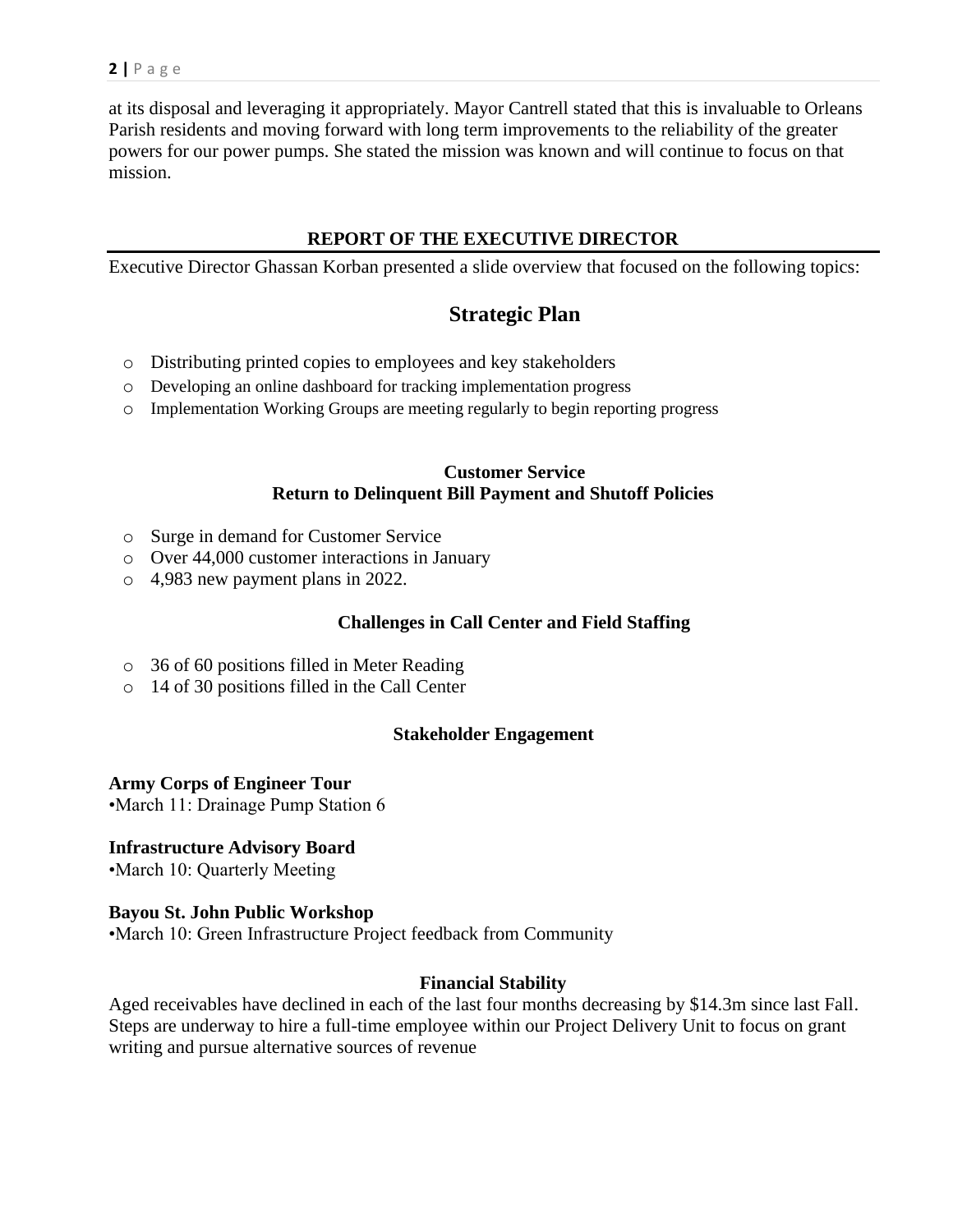# **Technology Modernization**

#### **Software Replacement Efforts –Two Priorities:**

•Replacement of Financial Information System

•Replacement Work Order and Asset Management Systems

#### **Smart Metering Program**

•Installation RFP –7 responses received

•Implementation targeted for Fourth Quarter of this year

#### **Infrastructure Resilience & Reliability**

**Infrastructure Updates**

•Sewer Force Main Work in Lakeview –Lining 4000 feet of Pipe

•11 Upcoming Transmission Main Projects

#### **Green Infrastructure Project**

•Groundbreaking on Bayou St. John and Orleans Ave. -Summer 2022

Site analysis of Bayou St. John Green Infrastructure Project In partnership with Dana Brown & Associates

#### **Pumping Status/ Drainage:**

#### **96 out of 99 Pumps Available for Use**

• **DPS 6:**

1 Pump is out of service for mechanical issues. Pump assembly shipped to Original Equipment Manufacturer in Wisconsin for repairs.

• **DPS 11:**

E Pump is out of service due to an oil leak. Assessments are being made.

• **DPS 14:**

#4 Pump gear box repairs nearing completion; expected to return to service by end of March 2022

#### **Power and Equipment Status**

#### **Turbines available for use:**

- o T4
- $\circ$  T5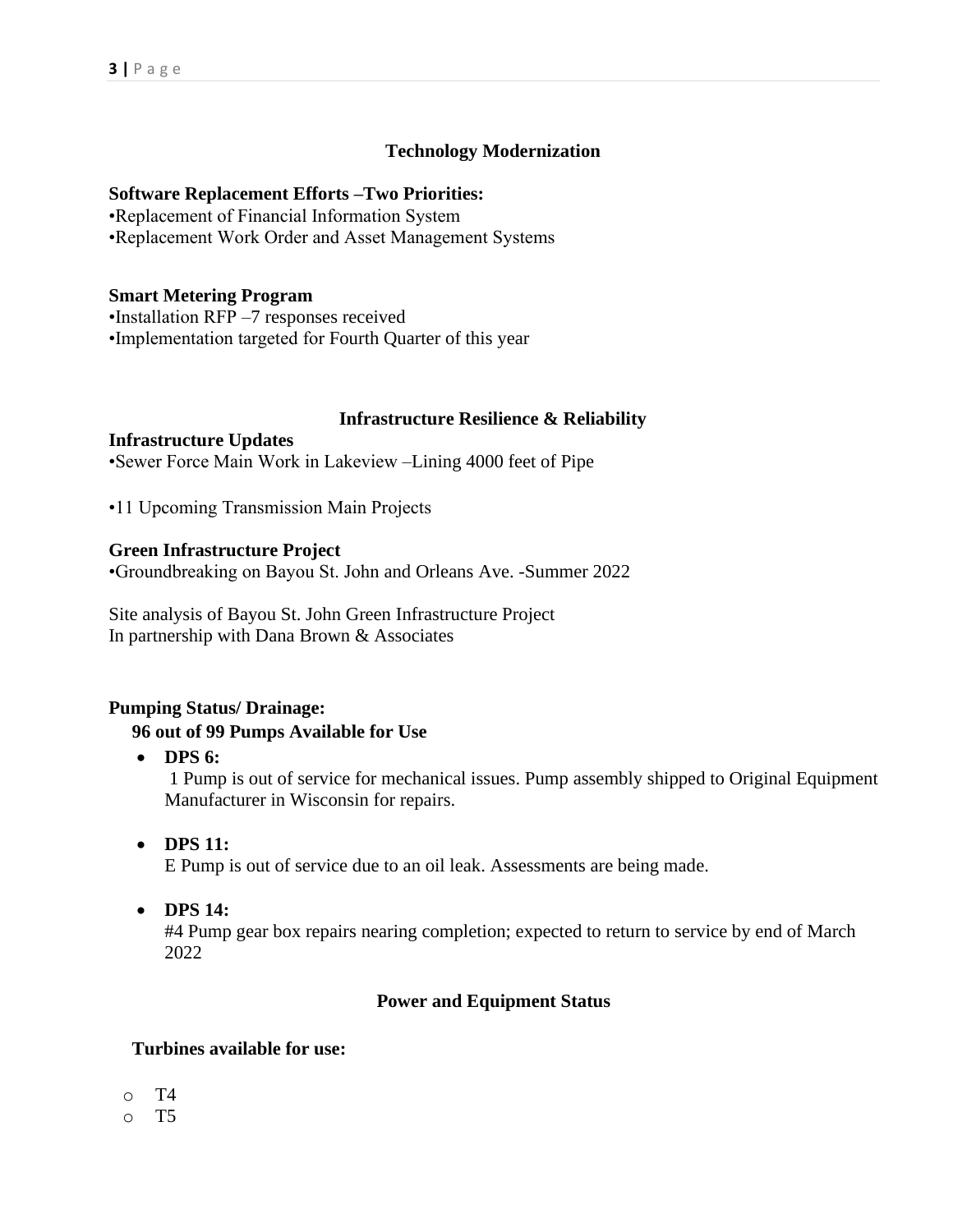- o T6
- o Turbine 1 out for repairs

# **COMMITTEE REPORTS**

#### Finance and Administration Committee Report

Director Janet Howard reported on the summary and actions taken by the Finance and Administration Committee. The Finance and Administration Committee Report for the month of March was presented and recommended for approval.

Mayor Cantrell asked for a motion to adopt the Finance and Administration reports as amended. Director Joseph Peychaud move to adopt Finance minutes as proposed. Director Lynes Sloss seconded. The motion carried.

### Action Items

- Resolution (R-058-2022) Opposing House Bill 652
	- o **Mayor Cantrell asked for a motion to approve R-058-2022 as amended. Director Lynes Sloss moved to accept R-058-2022 as proposed. Director Alejandra Guzman seconded. The motion carried.**
- Resolution (R-035-2022) Amendment 2 to the Cooperative Endeavor Agreement Between the City of New New Orleans and the Sewerage and Water Board of New Orleans for the West Power Complex
	- o **Mayor Cantrell asked for a motion to approve R-035-2022 as amended. Director Lynes Sloss moved to accept R-035-2022 as proposed. Director Alejandra Guzman seconded. The motion carried.**
- Resolution (R-028-2022) Award of Contract 1419 Combustion Turbine Generator Procurement Between the Sewerage and Water Board of New Orleans and Solar Turbines, Inc.
	- o **Mayor Cantrell asked for a motion to defer R-028-2022 as amended. Director Janet Howard moved to defer R-028-2022 as proposed. Director Joseph Peychaud seconded. The motion carried.**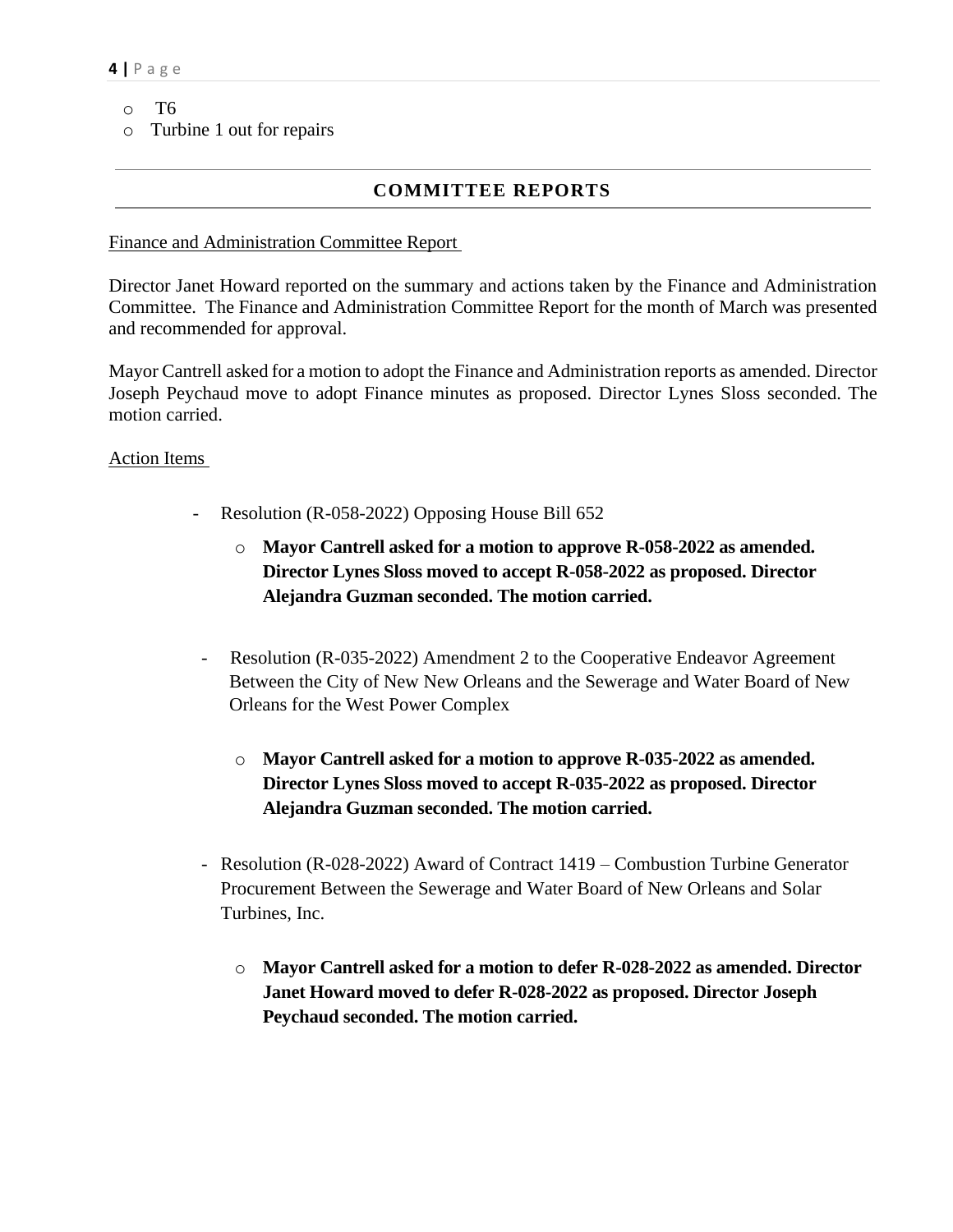# **CORRESPONDING RESOLUTIONS**

#### **The following resolutions were discussed at the March 9, 2022 Finance and Administration Committee Meeting:**

- **-** Resolution (R-043-2022) Louisiana Compliance Questionnaire Resolution
- Resolution (R-034-2022) Award of Requisitions AL220001 and CM220001 Furnishing Liquid Ferric Sulfate Between the Sewerage and Water Board of New Orleans and USALCO
- Resolution (R-027-2022) Ratification of Change Order No. 7 for Contract 1377 Water Hammer Hazard Mitigation Program - Claiborne Ave Pumping Station and Off-Site Improvements between the Sewerage and Water Board of New Orleans and M.R. Pittman Group, LLC
- Resolution (R-030-2022) Authorization of Amendment No. 5 to the Professional Services Agreement Between the Sewerage and Water Board of New Orleans and Stanley Consultants, Inc for the Bulk Storage and Chemical Feed Facility
- Resolution (R-029-2022) Authorization of Amendment No. 4 to the Professional Services Agreement Between the Sewerage and Water Board of New Orleans and Jacobs Engineering Group Inc for Engineering Services for Power Frequency Converter at the Carrollton Water Plant
- Resolution (R-033-2022) Authorization of Amendment No. 4 to the Professional Services Agreement Between the Sewerage and Water Board of New Orleans and NY & Associates Inc for Water Line Replacement Program
- Resolution (R-031-2022) Authorization of Easement Agreement for Drainage Pumping Station No. 11 Rights-of-Way Between the Sewerage and Water Board of New Orleans and the Secretary of the Army, acting by and through the Contracting Officer, Real Estate Division, U.S. Army District, New Orleans District

**Mayor Cantrell presented a motion to accept the Corresponding Resolutions in globo. Director Janet Howard moved. Director Robin Barnes seconded. The motion carried.**

**Mayor Cantrell presented a motion to enter executive session. Director Robin Barnes moved. Director Lynes Sloss seconded. The motion carried.**

**Director Lynes Sloss presented a motion to exit executive session. Director Lynes Sloss moved. Director Alejandra Guzman seconded. The motion carried.**

**Director Lynes Sloss presented a motion to approve the Recommendations in executive session. Director Janet Howard moved. Director Joseph Peychaud seconded. The motion carried.**